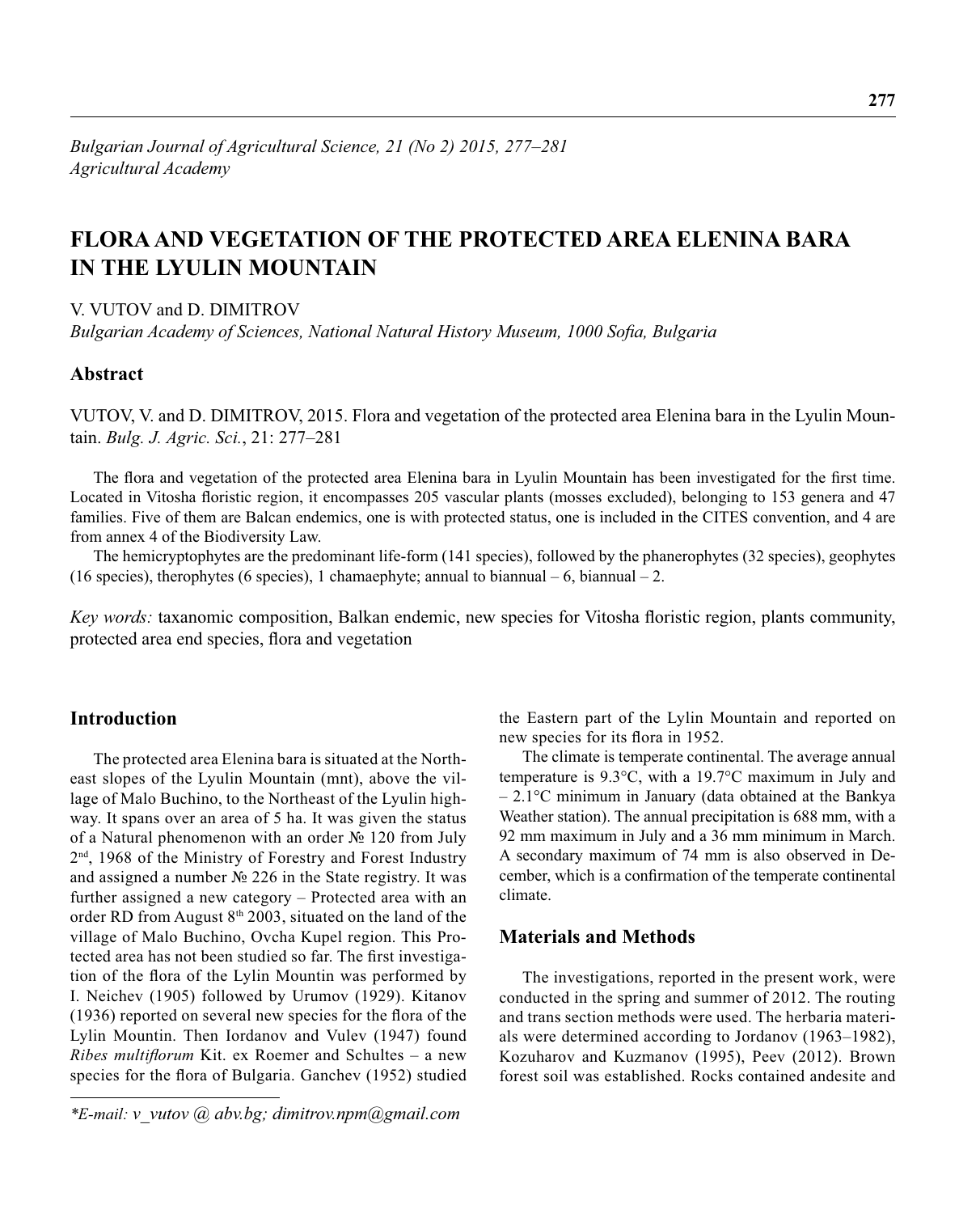andesite bunt sand stein. The terrain is steep, 35–40° in its upper part*.* In the lowest part of the protected area, the Danchova Cheshma spring and the brook of Elenina bara, a feeder of the Lyulinska River, are found. After the village of Ivaniane it is being named Sheovitca and streams into the Kakach River (feeder of the Iskar River) at the Republika residential area. The studied area has the status of a protected one. Nevertheless, traces of ATV tracks were present and no red line marking the boundaries of the protected areas were available. In the highest part, evidence of treasure-haunters activities were seen (such works are strictly prohibited).

## **Results**

The flora of the protected area of Elenina bara encompasses 205 vascular plants (mosses excluded), belonging to 153 genera and 47 families. (Table 1)

The forest is composed of deciduous species: common hornbeam (*Carpinus betulus* L*.*), beech (*Fagus sylvatica*  L.), maple (*Acer campestre* L*.*), sycamore maple (*Acer pseudoplatanus* L*.*), Norway maple (*Acer platanoides*  L*.*), Common Hazel (*Corylus avellana* L*.*), Turkish hazel (*Corylus colurna* L.). The age of the forest is over 90 years. It is classified as habitat type oak-hornbeam 9170 – Galio-Carpinetum (Kavrukova, Dimova, Dimitrov, Tsonev and Belev 2005).

The under story includes *Polygonatum latifolium (*Jacq.) Desf*.*, *Sanicula europaea*, L. *Evonymus europaeus*  L., *Melica unifl ora* Retz*.*, *Helleborus odorus* Waldst & Kit., *Primula veris* L., *Hedera helix* L*.*, *Poa nemoralis* L*.*, *Cardamine bulbifera* (L.) Crantz, *Galium pseudoaristatum* Schur, *Galium odoratum* (L.) Scop*.*, *Lathyrus vernus*  Bern*h.*, *Smyrnium perfoliatum* L*.*, *Scilla bifolia* L*.*, *Alliaria petuliata* (M. Bieb.) Cavara & Grande, *Arabis turrlita* L., *Stellaria holostea* L. and *Ranunculus ficaria* L..

Aspect species in spring are: *Corydalis slivenensis* Velen*., Anemone ranunculoides* L. and *Isopyrum thalictroides* L*.* On meadows at the Northwest slope a community of *Acer campestre* + *Fraxinus ornus* is found.

 In the young emerging forest there is a community of *Primula veris* 3 III, *Dactylis glomerata* 4 III, *Helleborus odorus* 2 I, *Waldstenia geoides* 1 I, *Fragaria vesca* 1 I, *Alyssum toruosum* 1 I, *Luzula campestris* 1 I, *Viola canina*  1 I, *Sedum maximum* 1 I, *Arum maculatum* 1 I, *Ferulago sylvatica* 1 I, *Rosa canina* 1 I, *Corydalis solida* 1 I, *Viburnum opulus* 1 I, *Potentilla micrantha* 1 I, *Crataegus monogyna* 1 I, *Phleum pratense* 1 I, *Verbascum phoeniceum* 1 I, *Ranunculus fi caria* 1 I, *Thymus glabrescens* 1 I, *Veronica austriaca* ssp. *jacquinii* 1 I, *Erophila verna* 1 I, *Thlaspi perfoliatum* 1 I, *Teucrium chamaedrys* 1 I, *Ligustrum vulgare*  1 I, *Campanula lingulata* 1 I, *Potentilla obscura* 1 I, *Gagea lutea* 1 I, *Viola aetolica* 1 I, *Crucianella angustifolia Arabis sagittata* 1 I and *Lychnis coronaria* 1 I.

### **Conclusions**

Noteworthy is the low presence of the *Polypodiophyta*  division – only two representatives: *Polypodipodium vulgare* L. and *Cystopteris fragilis* (L) Bernh. The species *Galanthus elwesii* Hook f is with protected status – endangered species EN B 1 ab (ii,iii, iv, v) + 2ab (ii); C 2a(i) (Evstatieva, 2009), included in Appendix 3 of the Biodiversity Law. The species *Epipactis helleborine* (L) Krantz is included in the CITES convention. The species *Lilium martagon* L., *Asphodelus albus* Nill., *Scilla bifolia* L. and *Echinops banaticus* Rich. et Schrad are included in Appendix 4 of the Biodiversity Law. The floral complex of the protected territory also includes 5 Balkan endemics: *Dianthus cruentus* Griseb., *Scabiosa triniifolia* Friv., *Trifolium heldreichianum* Hausskn., *Trifolium medium* ssp. *balcanicum* Vel and *Viola aetolica* Boiss et Heldr.

The hemicryptophytes are the predominant life-form (141 species), followed by the phanerophytes (32 species), geophytes (16 species), therophytes (6 species), 1 chamaephyte; annual to biannual – 6, biannual – 2. (Appendix 1)

*Trifolium heldreichianum* Hausskn., *Alyssum tortuosum* Wild. and *Viola aetolica* Boiss et Heldr. are new species for the Vitosha floristic region.

#### **Table 1**

#### Taxonomic composition and flora of the protected area

| Division/subdivision | Families | Genera | <b>Species</b> |
|----------------------|----------|--------|----------------|
| Pteridophyta         |          |        |                |
| Magnoliophyta        |          |        |                |
| Monocotyledonae      |          | 34     | 43             |
| Dicotyledonae        | 37       | 117    | 160            |
| Total                | 47       | 153    | 205            |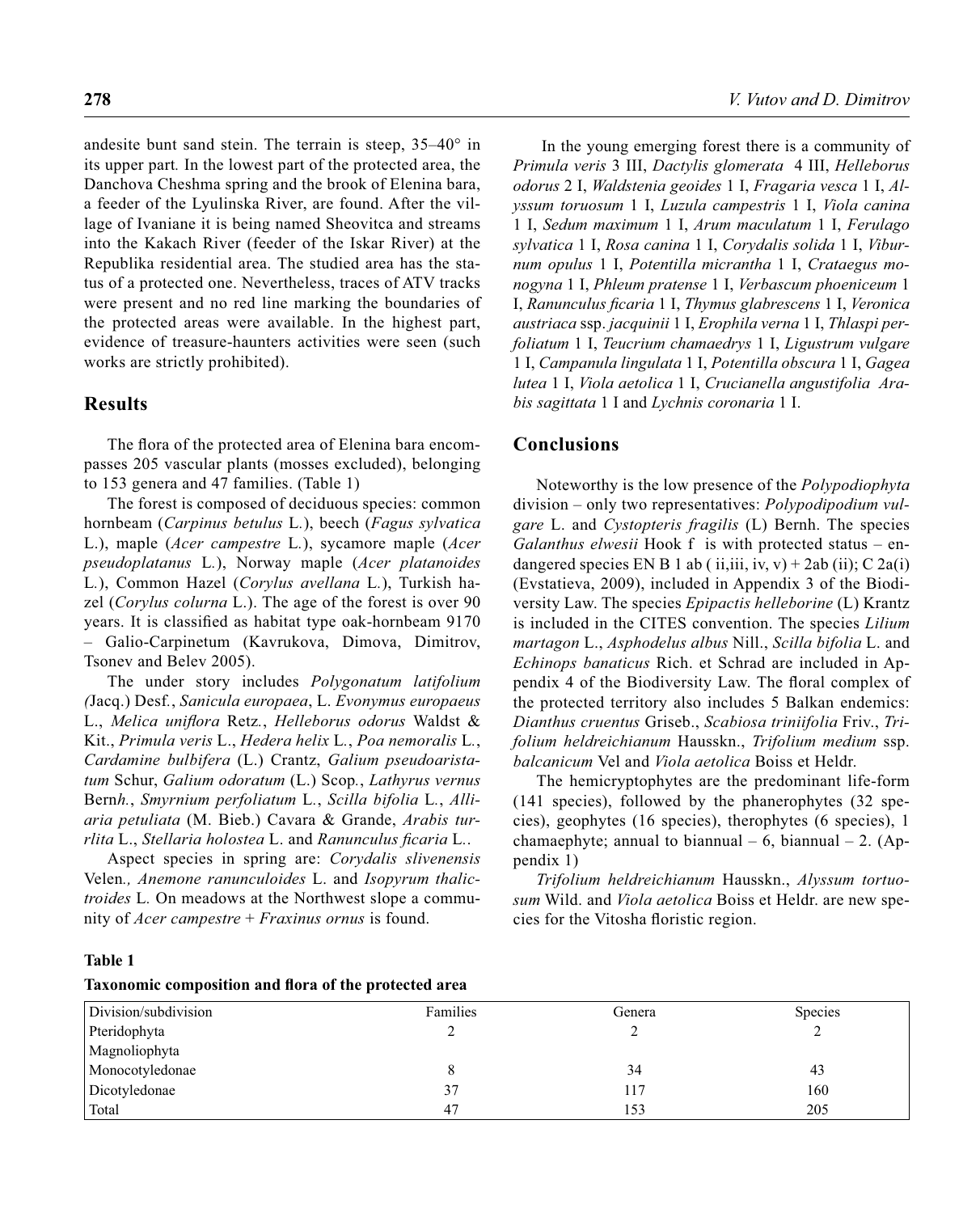**Appendix 1.** List of the plant species found in the protected area

### *Polypodiophyta*

*I. Athyriaceaea* 1. *Cystopteris fragilis* (L.) Bernh. II. Polypodiaceae 2. *Polypodium vulgare* L. *Magnoliophyta III. Aceraceae* 3. *Acer campestre* L. 4. *Acer hyrcanum* Fich. & C. A. Mey. 5. *Acer platanoides* L. 6. *Acer pseudoplatanus* L. 7. *Acer tataricum* L. IV. Adoxaceae 8. *Adoxa moschatellina* L. V. Amaryllidaceae 9. *Galanthus elwesii* Hook.f. VI. Apiaceae 10. *Aegopodium podagraria* L. 11*. Antriscus sylvestris* (L.) Hoffm. 12. *Daucus carota* L. 13. *Ferulago sylvatica* (Besser) Rchb. 14. *Heracleum sibiricum* L. 15. *Sanicula europaea* L. 16. *Smyrnium perfoliatum* L. 17. *Tordylium maximum* L. VII. Araceae 18. *Arum maculatum* L. *VIII. Araliaceae* 19. *Hedera helix* L. IX. Aristolochiaceae 20. *Asarum europaeum* L. X. Asteraceae 21. *Achillea millefolium* L. 22. *Anthemis tinctoria* L. 23. *Carduus candicans* Waltst. et Kit. 24. *Centaurea rhenana* Boreau 25. *Chondrilla juncea* L. 26. *Cichorium inthybus* L. 27. *Cirsium ligulare* Boiss. 28. *Echinops banaticus* Roch. ex Chrad. 29. *Lapsana communis* L. 30. *Leontodon crispus* Vill. ssp. *asperimus* (Willd.) Finch et P. Sell 31. *Mycelis muralis* (L.) Dumort. 32*. Picris hieracioides* L. 33*. Senecio papposus* (Rhb.) Less.

34. *Scorzonera hispanica* L.

 35. *Tanacetum corymbosum* (L.) Sch. et Bip. XI. Betulaceae 36. *Carpinus betulus* L. 37. *Corylus avellana* L. 38. *Corylus colurna* L. XII. Boraginaceae 39. Pulmonaria officinalis L. 40. *Symphytum tuberosum* L. *XIII. Brassicaceae* 41. *Alliaria petiolata*.( M. Bieb.) Cavara & Grande 42. *Alyssum tortuosum* Willd. 43. *Arabis sagittata* (Bertol.) D C. 44. *Arabis turritta* L. 45. *Cardamine bulbifera* (L.) Crantz 46. *Erysimum diffusum* Erh. 47. *Erophilla verna* (L.) Chevall. 48. *Thlaspi perfoliatum* L. XIV. Campanulaceae 49. *Campanula lingulata* Waldst. & Kit. 50. *Campanula trachelium* L. ssp. *trachelium* XV. Caprifoliacea 51. *Sambucus nigra* L. 52. *Viburnum lantana* L. 53. *Viburnum opulus* L. XVI. Caryophyllaceae 54. *Dianthus cruenthus* Griseb. 55. *Lychnis coronaria* (L.) Desr. 56. *Silene italica* (L.) Pers. 57. *Stellaria holostea* L. XVII. Celastraceae 58. *Evonymus europaeus* L. 59. *Evonymus verrucosus* Scop. XVIII. Cornaceae 60*. Cornus mas* L. 61*. Cornus sanguinea* L. XIX. Crassulaceae 62. *Sedum maximum* (L.) Suter XX. Cyperaceae 63. *Carex divulsa* Stokes ssp. *divulsa* 64. *Carex muricata* L. 65. *Scirpus sylvaticus* L. XXI. Dipsacaceae 66. *Knautia drymeja* Heuff. 67. *Scabiosa triniifolia* Friv. 68. *Succisa pratensis* Moench XXII. Euphorbiaceae 69. *Euphorbia amygdaloides* L. 70*. Euphorbia cyparissias* L. 71. *Mercurialis perennis* L.  *XXIII. Fabaceae*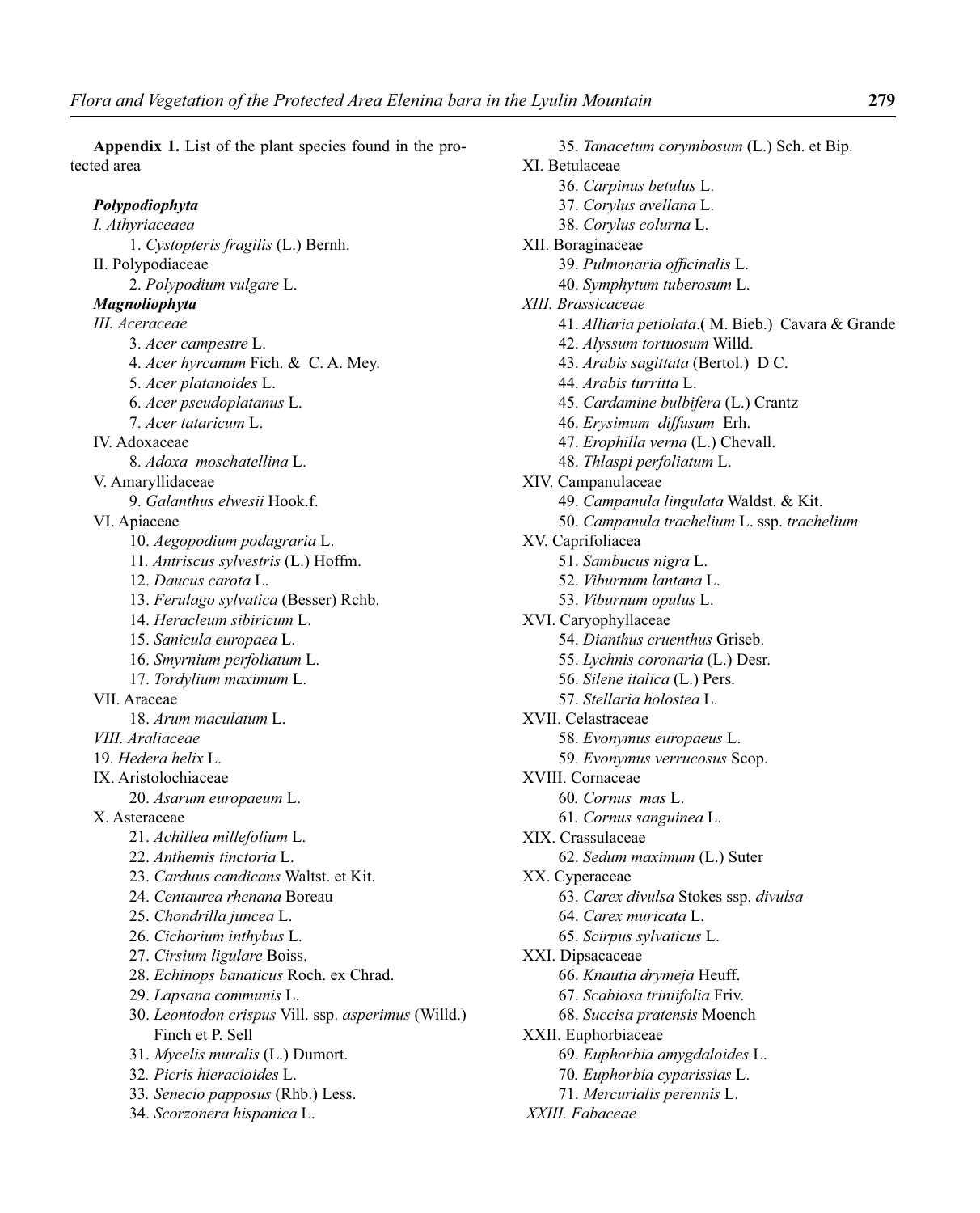72. *Chamaecytisus hirsutus* (L.) Link 73. *Coronilla varia* L. 74. *Lathyrus niger* (L.) Bernh. 75. *Lathyrus pratensis* L. 76*. Lathyrus venetus* (Nill.) Wohls. 77. *Lathyrus vernus* Bernh. 78. *Medicago falcata* L. 79*. Ononis arvensis* L. var. *spinescens* (Ledb.) Garcke 80. *Trifolium alpestre* L. 81. *Trifolium arvense* L. 82. *Trifolium heldreichianum* Hausskn. 83. *Trifolium hybridum* L. 84. *Trifolium medium* L. ssp. *balcanicum* Velen. 85. *Trifolium pratense* L. 86. *Vicia varia* Host. XXIV. Fagaceae 87. *Quercus cerris* L. 88. *Quercus dalechampii* Ten. 89. *Fagus sylvatica* L. XXV. Geraniaceae 90. *Geranium sanguineum* L. XXVI. Hypericaceae 91. *Hypericum perfouratum* L. 92. *Hypericum tetrapterum* Fries *XXVII*. Iridaceae 93. *Iris variegata* L. 94. *Crocus flavus* Weston XXVIII. Juncaceae 95. J*uncus effusus* L. 96. Juncus inflexus L. 97. *Luzula campestris* (L.) Lam. & DC. 98. *Luzula luzulina* (Vill.) Dalla Torre & Sarnth. XXIX. Lamiaceae 99. *Ajuga laxmannii* (L.) Benth. 100. Betonica officinalis L. 101. *Clinopodium vulgare* L. 102. *Glechoma hederacea* L. 103. *Origanum vulgare* L. 104. *Scutellaria altissima* L. 105. *Scutellaria hastifolia* L. 106. *Teucrium chamaedys* L. 107. *Thymus glabrescens* Willd. XXX. Liliaceae 108. *Asphodelus albus* Mill. 109. *Allium guttatum* (Steven) Regel 110. *Colchicum autumnale* L. 111. *Erythronium dens* – canis L. 112. *Gagea lutea* (L.) Ker.- Gaw. 113. *Lilium martagon* L. 114. *Polygonatum odoratum* (Mill.) Druce

 115 *Scilla bifolia* L. 116. *Veratrum lobelianum* Bernh. XXXI. Lythraceae 117. *Lythrum salicaria* L. XXXII. Oleaceae 118. *Fraxinus ornus* L. 119. *Ligustrum vulgare* L. XXXIII. Onagraceae 120. *Epilobium hirsutum* L. var. *hirsutum* XXXIV. Orchidaceae 121. *Dactylorhiza sambucina* (L.) Soo 122. *Epipactis helleborine* (L.) Grantz XXXV. Papaveraceae 123. *Corydalis marschalliana* (Paull.) Pers var. *marschalliana* 124. *Corydalis slivenensis* Velen. var. *subintegra* D. Jord. et Koz. *XXXVI*. *Poacea* 125. *Agrostis capillaris* L. 126. *Agrostis castellana* Bois & Reut. 127. *Alopecurus pratensis* L. 128. *Arrhenatherum elatius* (L.) P. Beauv. ex J. & C.Presl. 129. *Brachypodium pinnatum* (L.) P. Beauv. 130. *Bromus ramosus* Huds. 131. *Briza media* L. 132. *Dactylis glomerata* L. 133. *Danthonia alpina* Vest. 134. *Deschampsia caespitosa* (L.) P. Beauv. 135. *Elymus hispidus* (Opiz) Melderis ssp. *hispidus* 136. *Festuca heterophylla* Lam. 137. *Festuca valesiaca* Schleich. ex Gaudin 138. *Glyceria fluitans* (L.) R. Br. 139. *Melica ciliata* L. 140. Melica uniflora Retz. 141. *Milium effusum* L. 142. *Phleum phleoides* (L.) Karst. 143. *Phleum pratense* L. 144. *Poa nemoralis* L. 145. *Trisetum flavescens* (L.) P. Beauv. XXXVII. Polygonaceae 146. *Bilderdykia convolvulus* (L.) Dumort. 147. *Rumex acetosa* L. 148. *Rumex conglomerates* Murr. 149 *Rumex sanguineus* L. XXXVIII. Primulaceae 150. *Lysimachia nummularia* L. 151. *Lysimachia vulgaris* L. ssp. *glandulloso- villosa* (Beck) Peev 152 *Primula veris* L.